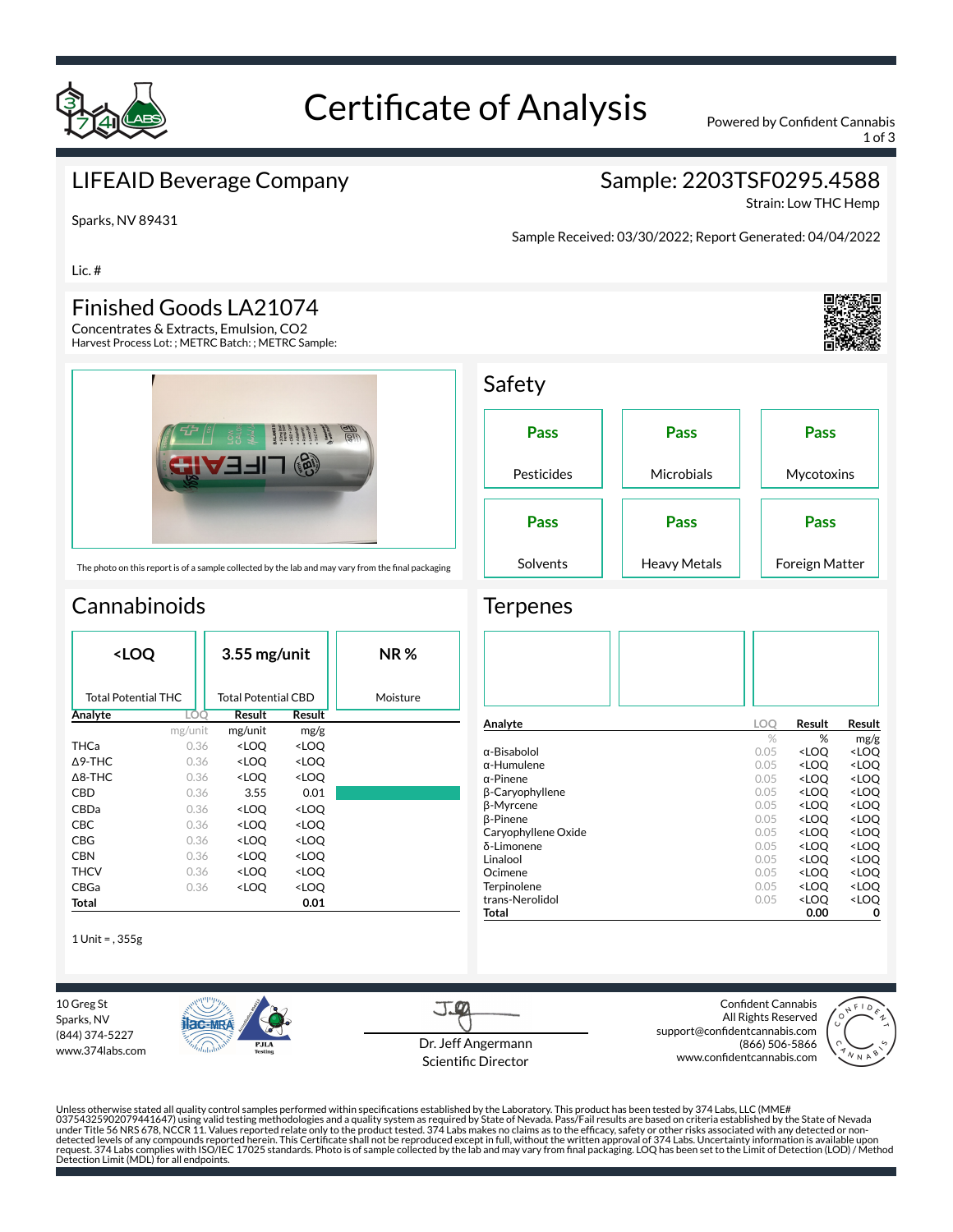

# Certificate of Analysis Powered by Confident Cannabis

2 of 3

#### LIFEAID Beverage Company

Sparks, NV 89431

#### Sample: 2203TSF0295.4588

Strain: Low THC Hemp

Sample Received: 03/30/2022; Report Generated: 04/04/2022

Lic. #

## Finished Goods LA21074

Concentrates & Extracts, Emulsion, CO2 Harvest Process Lot: ; METRC Batch: ; METRC Sample:

| <b>Pesticides</b>              |                                                              |            |            | Pass          |
|--------------------------------|--------------------------------------------------------------|------------|------------|---------------|
| Analyte                        | Result                                                       | <b>LOO</b> | Limit      | <b>Status</b> |
|                                | <b>PPM</b>                                                   | PPM        | <b>PPM</b> |               |
| Abamectin                      | <loo< td=""><td>0.150</td><td>0.150</td><td>Pass</td></loo<> | 0.150      | 0.150      | Pass          |
| Acequinocyl                    | <loo< td=""><td>0.310</td><td>4.000</td><td>Pass</td></loo<> | 0.310      | 4.000      | Pass          |
| Beta-Cyfluthrin                | <loo< td=""><td>0.600</td><td>2.000</td><td>Pass</td></loo<> | 0.600      | 2.000      | Pass          |
| <b>Bifenazate</b>              | <loo< td=""><td>0.080</td><td>0.400</td><td>Pass</td></loo<> | 0.080      | 0.400      | Pass          |
| <b>Bifenthrin</b>              | <loq< td=""><td>0.080</td><td>0.080</td><td>Pass</td></loq<> | 0.080      | 0.080      | Pass          |
| Cyfluthrin                     | <loo< td=""><td>0.600</td><td>2.000</td><td>Pass</td></loo<> | 0.600      | 2.000      | Pass          |
| Cypermethrin                   | <loo< td=""><td>0.310</td><td>0.310</td><td>Pass</td></loo<> | 0.310      | 0.310      | Pass          |
| Daminozide                     | <loo< td=""><td>0.080</td><td>0.080</td><td>Pass</td></loo<> | 0.080      | 0.080      | Pass          |
| Dimethomorph                   | <loq< td=""><td>0.080</td><td>2.000</td><td>Pass</td></loq<> | 0.080      | 2.000      | Pass          |
| Etoxazole                      | <loo< td=""><td>0.080</td><td>0.400</td><td>Pass</td></loo<> | 0.080      | 0.400      | Pass          |
| Fenhexamid                     | <loq< td=""><td>0.080</td><td>1.000</td><td>Pass</td></loq<> | 0.080      | 1.000      | Pass          |
| Flonicamid                     | <loo< td=""><td>0.080</td><td>1.000</td><td>Pass</td></loo<> | 0.080      | 1.000      | Pass          |
| Fludioxonil                    | <loq< td=""><td>0.080</td><td>0.500</td><td>Pass</td></loq<> | 0.080      | 0.500      | Pass          |
| Imidacloprid                   | <loo< td=""><td>0.080</td><td>0.500</td><td>Pass</td></loo<> | 0.080      | 0.500      | Pass          |
| Myclobutanil                   | <loq< td=""><td>0.080</td><td>0.400</td><td>Pass</td></loq<> | 0.080      | 0.400      | Pass          |
| Paclobutrazol                  | <loo< td=""><td>0.080</td><td>0.080</td><td>Pass</td></loo<> | 0.080      | 0.080      | Pass          |
| Piperonyl Butoxide             | <loq< td=""><td>0.080</td><td>3.000</td><td>Pass</td></loq<> | 0.080      | 3.000      | Pass          |
| <b>Plant Growth Regulators</b> | <loq< td=""><td></td><td></td><td><b>Tested</b></td></loq<>  |            |            | <b>Tested</b> |
| Pyrethrins                     | <loo< td=""><td>0.310</td><td>2.000</td><td>Pass</td></loo<> | 0.310      | 2.000      | Pass          |
| Quintozene                     | <loq< td=""><td>0.200</td><td>0.800</td><td>Pass</td></loq<> | 0.200      | 0.800      | Pass          |
| Spinetoram                     | <loo< td=""><td>0.080</td><td>1.000</td><td>Pass</td></loo<> | 0.080      | 1.000      | Pass          |
| Spinosad                       | <loq< td=""><td>0.080</td><td>1.000</td><td>Pass</td></loq<> | 0.080      | 1.000      | Pass          |
| Spirotetramat                  | <loo< td=""><td>0.080</td><td>1.000</td><td>Pass</td></loo<> | 0.080      | 1.000      | Pass          |
| Thiamethoxam                   | <loq< td=""><td>0.080</td><td>0.400</td><td>Pass</td></loq<> | 0.080      | 0.400      | Pass          |
| Trifloxystrobin                | <loo< td=""><td>0.080</td><td>1.000</td><td>Pass</td></loo<> | 0.080      | 1.000      | Pass          |

| <b>Microbials</b>        |       |       |                                  | Pass          |
|--------------------------|-------|-------|----------------------------------|---------------|
| Analyte                  | Limit | LOO   | Result                           | <b>Status</b> |
|                          | CFU/g | CFU/g | CFU/g                            |               |
| <b>Total Aerobic</b>     | 10000 | 40    | <loo< td=""><td>Pass</td></loo<> | Pass          |
| Total Enterobacteriaceae | 100   | 40    | <loo< td=""><td>Pass</td></loo<> | Pass          |
| <b>Total Coliforms</b>   | 100   | 40    | <loo< td=""><td>Pass</td></loo<> | Pass          |
| Pathogenic E. Coli       | 1     |       | <loo< td=""><td>Pass</td></loo<> | Pass          |
| Salmonella               | 1     |       | <loo< td=""><td>Pass</td></loo<> | Pass          |
| Total Yeast & Mold       |       | 40    | <loo< td=""><td>Pass</td></loo<> | Pass          |

| <b>Residual Solvents</b> |                                                                  |            |            | Pass          |
|--------------------------|------------------------------------------------------------------|------------|------------|---------------|
| Analyte                  | <b>Result</b>                                                    | LOO        | Limit      | <b>Status</b> |
|                          | <b>PPM</b>                                                       | <b>PPM</b> | <b>PPM</b> |               |
| <b>Butanes</b>           | <loq< th=""><th>50</th><th>500</th><th>Pass</th></loq<>          | 50         | 500        | Pass          |
| Ethanol                  | 633                                                              | 50         |            | Tested        |
| Heptanes                 | <loq< th=""><th>50</th><th>500</th><th>Pass</th></loq<>          | 50         | 500        | Pass          |
| Isobutane                | <loq< th=""><th>50</th><th>500</th><th>Pass</th></loq<>          | 50         | 500        | Pass          |
| Methanol                 | <b>NR</b>                                                        | 50         |            | NT            |
| Pentane                  | <loq< th=""><th>50</th><th></th><th>Tested</th></loq<>           | 50         |            | Tested        |
| Propane                  | <loo< th=""><th>50</th><th>500</th><th>Pass</th></loo<>          | 50         | 500        | Pass          |
| Mycotoxins               |                                                                  |            |            | Pass          |
| Analyte                  | Result                                                           | <b>LOO</b> | Limit      | <b>Status</b> |
|                          | <b>PPM</b>                                                       | <b>PPM</b> | <b>PPM</b> |               |
| Aflatoxins               | <loq< td=""><td>0.005</td><td>0.020</td><td>Pass</td></loq<>     | 0.005      | 0.020      | Pass          |
| <b>B1</b>                | <loq< td=""><td>0.005</td><td></td><td>Tested</td></loq<>        | 0.005      |            | Tested        |
| <b>B2</b>                | <loq< td=""><td>0.005</td><td></td><td>Tested</td></loq<>        | 0.005      |            | Tested        |
| G1                       | <loq< th=""><th>0.005</th><th></th><th><b>Tested</b></th></loq<> | 0.005      |            | <b>Tested</b> |
| G <sub>2</sub>           | <loq< th=""><th>0.005</th><th></th><th>Tested</th></loq<>        | 0.005      |            | Tested        |
|                          |                                                                  |            |            |               |
| Ochratoxin A             | <loq< td=""><td>0.015</td><td>0.020</td><td>Pass</td></loq<>     | 0.015      | 0.020      | Pass          |

| <b>Heavy Metals</b> |                                                              |            |            | Pass          |
|---------------------|--------------------------------------------------------------|------------|------------|---------------|
| Analyte             | Result                                                       | loo        | Limit      | <b>Status</b> |
|                     | <b>PPM</b>                                                   | <b>PPM</b> | <b>PPM</b> |               |
| Arsenic             | <loo< th=""><th>0.260</th><th>2.000</th><th>Pass</th></loo<> | 0.260      | 2.000      | Pass          |
| Cadmium             | <loo< th=""><th>0.260</th><th>0.820</th><th>Pass</th></loo<> | 0.260      | 0.820      | Pass          |
| Lead                | <loo< th=""><th>0.260</th><th>1.200</th><th>Pass</th></loo<> | 0.260      | 1.200      | Pass          |
| Mercury             | <loo< th=""><th>0.120</th><th>0.400</th><th>Pass</th></loo<> | 0.120      | 0.400      | Pass          |

10 Greg St Sparks, NV (844) 374-5227 www.374labs.com



Dr. Jeff Angermann Scientific Director

J.O

Confident Cannabis All Rights Reserved support@confidentcannabis.com (866) 506-5866 www.confidentcannabis.com



Unless otherwise stated all quality control samples performed within specifications established by the Laboratory. This product has been tested by 374 Labs, LLC (MME# 03754325902079441647) using valid testing methodologies and a quality system as required by State of Nevada. Pass/Fail results are based on criteria established by the State of Nevada<br>under Title 56 NRS 678, NCCR 11. Value